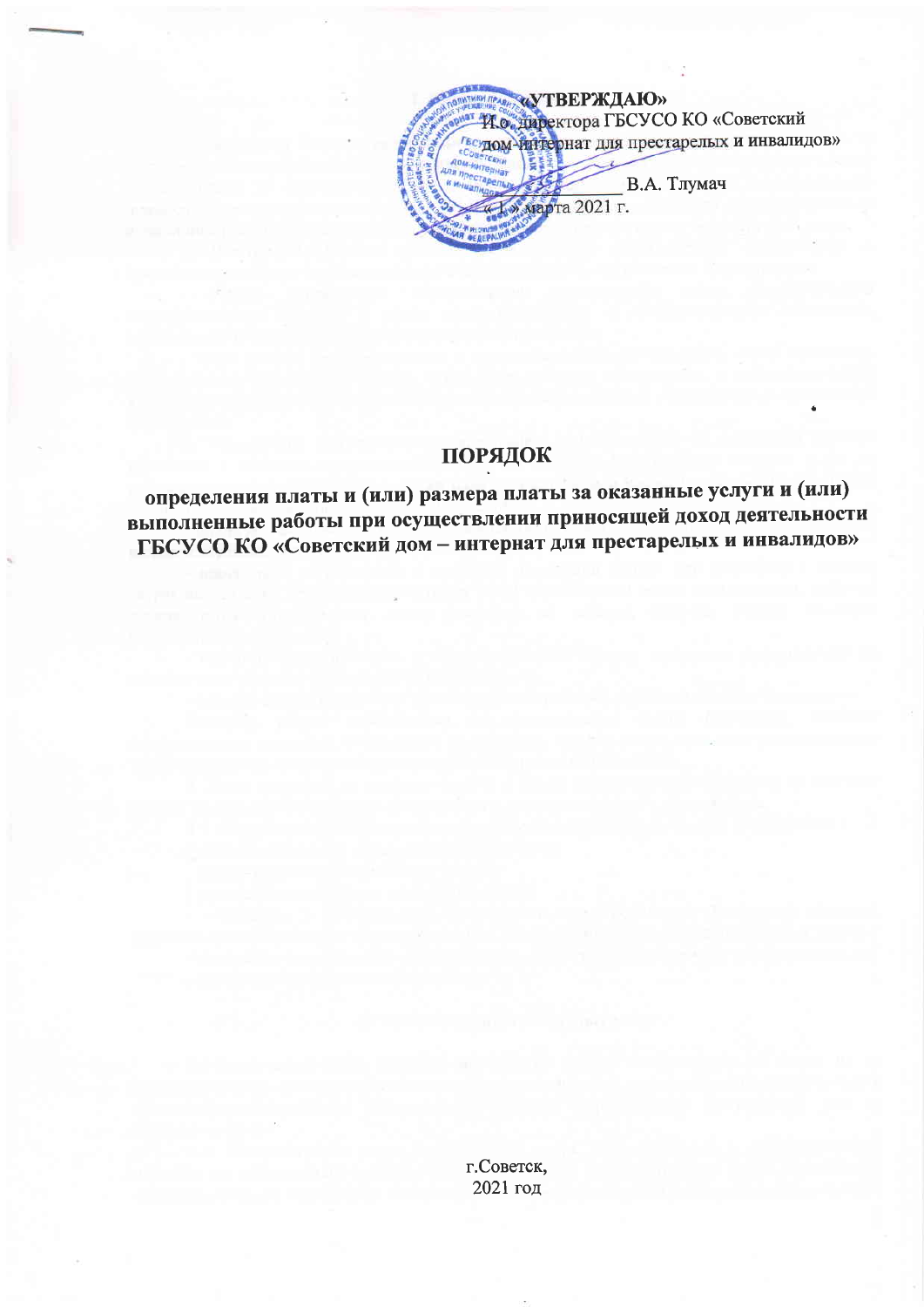#### **I. Общие положения**

1. Настоящий Порядок разработан в целях обеспечения в соответствии Налоговым кодексом Российской Федерации единого механизма определения платы и (или) размера платы за оказанные услуги и (или) выполненные работы при осуществлении приносящей доход деятельности ГБСУСО КО «Советский дом - интернат для престарелых и инвалидов» (далее - Учреждение), с учетом экономических интересов потребителей услуг.

2. Настоящий Порядок устанавливает процесс формирования фактических и предельных цен (тарифов) на следующие платные услуги, оказываемые Учреждением:

социального обслуживания, оказываемые сверх установленного услуги государственного задания и сверх предусмотренного в государственных стандартах, относящиеся к основным видам деятельности Учреждения;

- иные услуги, не относящиеся к основным видам деятельности, лишь постольку, поскольку это служит достижению целей, ради которых оно создано, и соответствующие указанным целям, при условии, что такая деятельность указана в учредительных документах Учреждения.

3. Учреждение самостоятельно определяют цены (тарифы) на основании размера расчетных и расчетно - нормативных затрат на оказание Учреждением платных услуг по основным видам деятельности, а также размера расчетных и расчетно - нормативных затрат на содержание имущества Учреждения с учетом:

- анализа фактических затрат Учреждения на оказание платных услуг по основным видам деятельности в предшествующие периоды;

- прогнозной информации о динамике изменения уровня цен (тарифов) в составе затрат на оказание Учреждением платных услуг по основным видам деятельности, включая регулируемые государством цены (тарифы) на товары, работы, услуги объектов естественных монополий;

- анализа существующего и прогнозируемого объема рыночных предложений на аналогичные услуги и уровня цен (тарифов) на них;

- анализа существующего и прогнозируемого объема спроса на аналогичные услуги.

Платные услуги оказываются по фактическим ценам (тарифам), целиком покрывающим издержки Учреждения на оказание данных услуг, при этом рекомендуется предусматривать предельный уровень рентабельности не более 60%.

4. Цены (тарифы) на платные услуги, а также изменения цен (тарифов) на платные услуги утверждаются приказом Учреждения и согласовываются с учредителем.

4.1. Форма согласования цен (тарифов) с учредителем представлена в таблице № 1.

5. Основаниями для пересмотра цен являются:

- увеличение потребительского спроса;

- рост (снижение) затрат на оказание услуг;

- изменение в действующем законодательстве Российской Федерации системы, формы и принципа оплаты труда работников, занятых в предоставлении конкретных услуг;

- изменение нормативных правовых актов, действующих на момент утверждения цен;

- изменение экономических условий.

### II. Расчет стоимости платных услуг

6. Фактические цены (тарифы) на платные услуги складываются из затрат на их выполнение (калькуляция себестоимости) и рентабельности, установленной в соответствии с финансово-экономическим обоснованием порядка формирования фактических цен на платные услуги.

6.1. Себестоимость услуг, оказываемых сверх установленного в государственном задании, но включенных в ведомственный перечень государственных услуг социального обслуживания, не может быть ниже нормативов затрат на предоставление государственных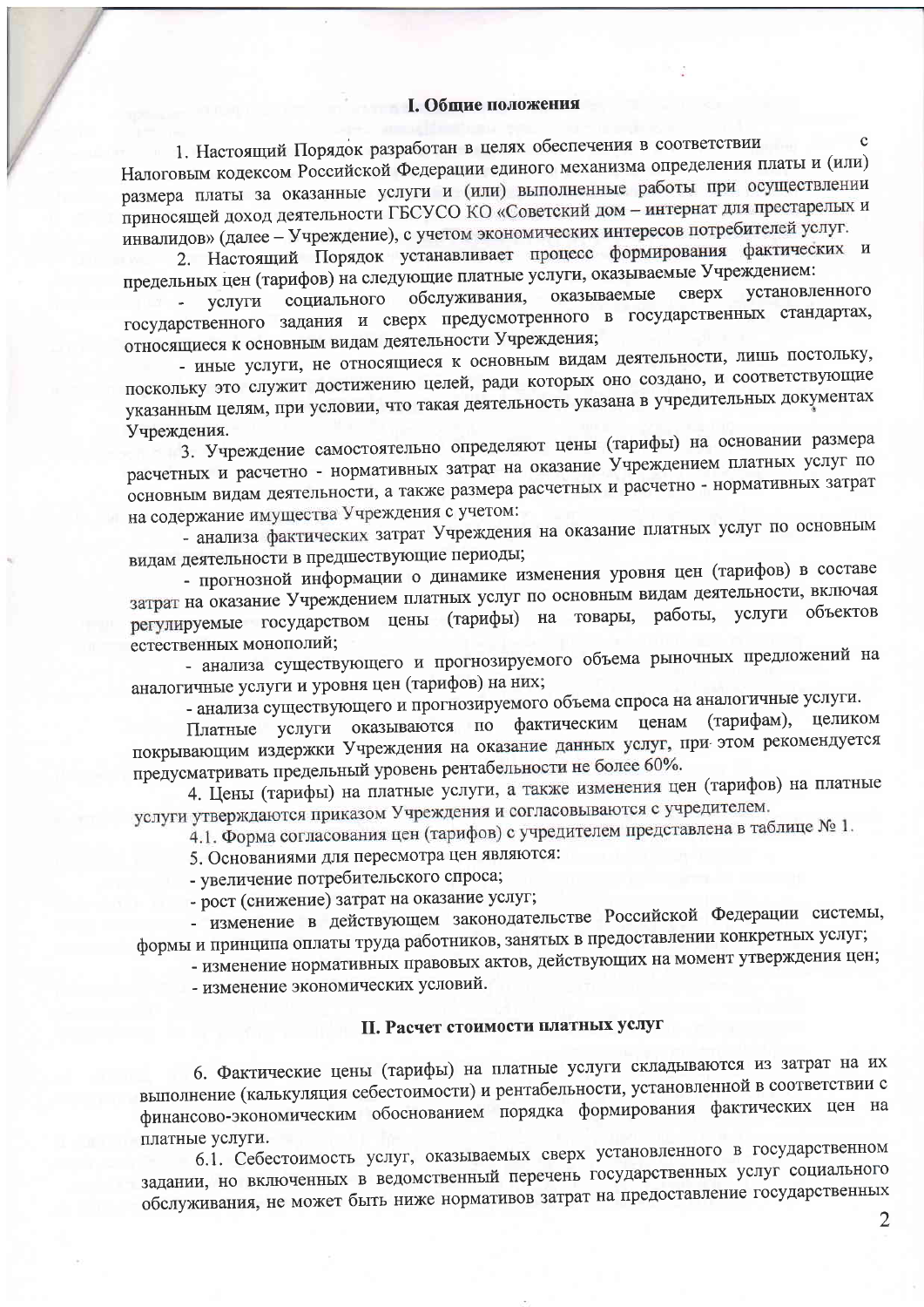услуг социального обслуживания, утвержденных в установленном порядке.

 $6.2.$ Себестоимость услуг социального обслуживания, оказываемых сверх установленного в государственном задании и сверх предусмотренного государственными стандартами, не включенных в ведомственный перечень государственных услуг социального обслуживания, складывается из затрат, связанных с использованием в процессе работы основных производственных фондов, материальных, трудовых и других ресурсов, и выражается величиной затрат на оказание определенной услуги.

6.3. Себестоимость иных платных услуг складывается из затрат, связанных с использованием в процессе работы основных производственных фондов, материальных, трудовых и других ресурсов, и выражается величиной затрат на оказание определенной услуги.

6.4. Рентабельность - отношение прибыли, полученной по платной социальной услуге, к ее себестоимости.

6.5. Для расчета цены платной услуги могут быть использованы натуральные и условно-натуральные показатели объемов оказываемых услуг:

- объем услуг, оказанных в предыдущем периоде;

- максимально возможный объем услуг, рассчитанный в соответствии с пропускной способностью и техническими характеристиками зданий и территорий учреждений;

- плановый объем услуг, плановое задание на будущий период.

Себестоимость платных услуг, оказываемых Учреждением, включает два вида расходов: прямые (Рпр) и косвенные (Ркосв) и рассчитывается по формуле:

#### $C = P \pi p + P \kappa o c B$ .

Учреждение самостоятельно определяет в учетной политике перечень прямых расходов, связанных с выполнением работ и оказанием услуг, для целей налогообложения.

Прямые расходы (Рпр) рассчитываются по формуле:

 $P_{\Pi D} = \Phi O$  Toch + Hoch + M<sub>3</sub> + A<sub> $\Pi$ </sub> +  $M_{\text{MM}}$  + Cam.

К прямым расходам относятся затраты, непосредственно связанные с оказанием платной услуги:

а) расходы на оплату труда основного персонала (ФОТосн) определяются в соответствии со ст. 255 Налогового кодекса Российской Федерации.

Расчет расходов на оплату труда производится с учетом годового фонда рабочего времени по каждой категории основного персонала и времени оказания платной услуги;

б) начисления на оплату труда (Носн) включают расходы на оплату страховых взносов в Пенсионный фонд РФ, Фонд социального страхования РФ, Федеральный фонд обязательного медицинского страхования (ст. 58 Федерального закона от 24.07.2009 № 212-ФЗ);

в) материальные затраты (Мз) (ст. 254 Налогового кодекса Российской Федерации) включают расходы на приобретение инвентаря и других расходных материалов, используемых непосредственно в процессе оказания платной услуги и не являющихся амортизируемым имуществом.

Материальные затраты рассчитываются на основе фактических данных за предшествующий период, а при отсутствии данного вида услуг в предшествующем периоде можно использовать планово-нормативные показатели на плановый период (год);

г) плата за аренду помещений, сооружений (Ап) определяется в соответствии с заключенными договорами. В прямые расходы арендная плата включается в том случае, если аренда уплачивается за помещения, в которых непосредственно оказывается платная услуга.

Затраты включаются в себестоимость в зависимости от объема оказываемых услуг за

3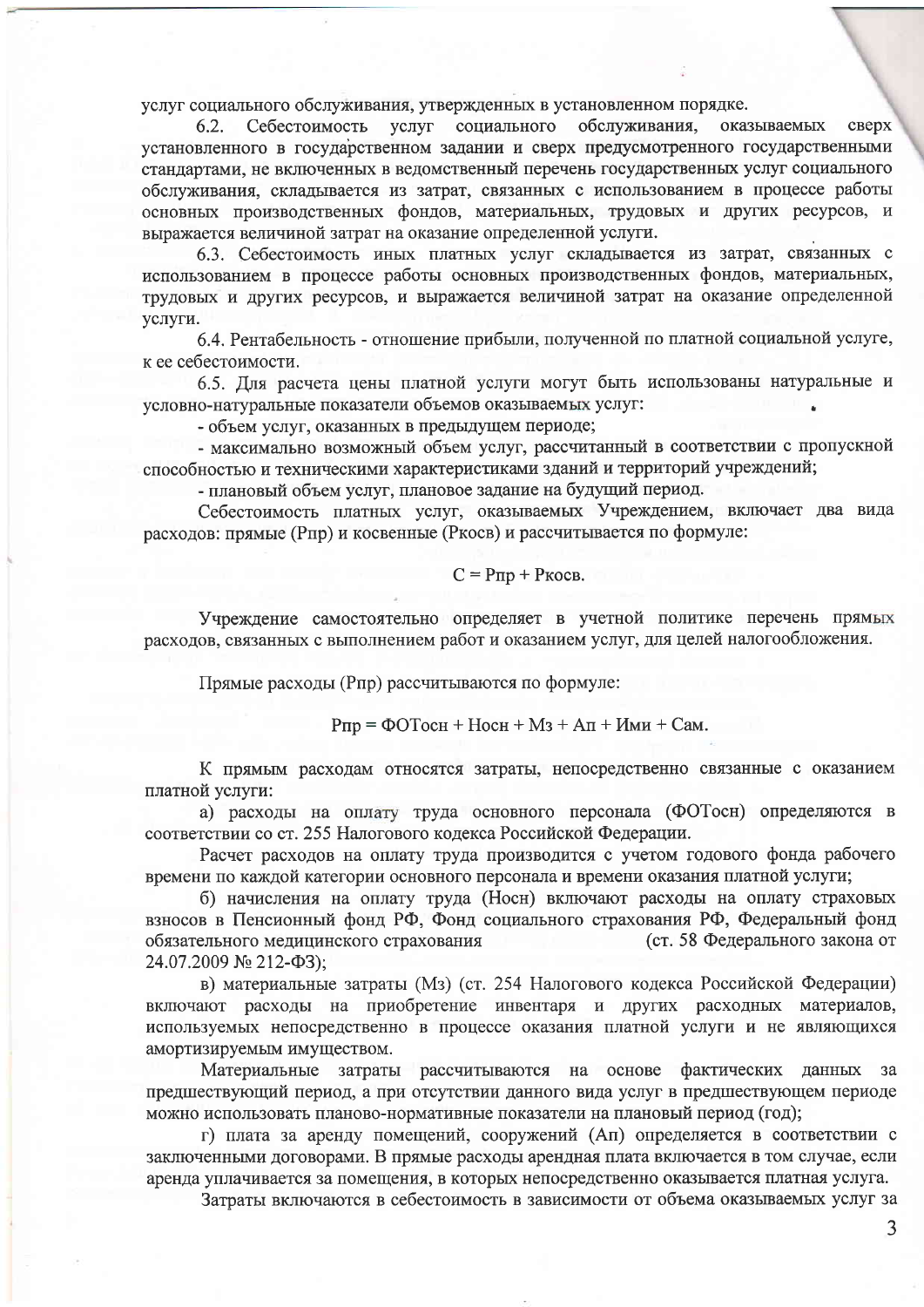определенный период времени и количества потребителей услуги;

д) износ мягкого инвентаря (Ими) по основным подразделениям рассчитывается исходя из фактических расходов на его приобретение и срока использования. Расчет производится по фактическому списанию на основе актов.

Износ мягкого инвентаря может быть определен по формуле:

$$
M_{\text{Mu}} = c_{\text{Y} \text{M} \text{M} a} \sum \Phi \text{C} \text{M} \text{Mi} / (P \partial^* B \partial)^* T,
$$

где:

Фемиі - фактическая стоимость і-го вида мягкого инвентаря, используемого при оказании платной услуги (с учетом срока использования мягкого инвентаря) в пересчете на год;

Т - время оказания платной услуги (час);

Рд - число дней работы учреждения в рассматриваемом периоде (год), во время которых оказывалась платная услуга (дней);

Вд - количество часов работы учреждения за день, во время которых оказывалась платная услуга (час):

е) учет доходов и расходов по амортизируемому имуществу ведется по каждому объекту.

Сумма амортизации за год і-го вида оборудования, используемого непосредственно для оказания платной услуги (Ca), определяется по формуле:

$$
Cai = Eci / Cui,
$$

где:

Бсі - балансовая стоимость і-го вида оборудования;

Сиі - установленный максимальный срок использования і-го вида оборудования.

Сумма амортизации (Сам) всех видов оборудования, непосредственно участвующих в оказании платной услуги, за год равна:

$$
Can = cymma (Cai) / (Pax Ba) x T,
$$

где:

Саі - сумма амортизации за год і-го вида оборудования, используемого при оказании платной услуги;

Рд - число дней работы оборудования за год;

Вд - количество часов работы оборудования за день;

Т - время оказания услуги в часах;

і - виды оборудования, используемого при оказании платной услуги.

К косвенным расходам относятся все иные суммы расходов, за исключением внереализационных расходов, осуществляемых учреждением в течение отчетного периода (ст. 318 Налогового кодекса Российской Федерации).

Величина косвенных расходов определяется по формуле:

$$
P_{KOCB} = \Phi OToy + Hoy + Px + A3 + P\mu\phi.
$$

Косвенными расходами, при оказании услуг являются:

а) расходы на оплату труда административно-управленческого персонала и вспомогательного персонала (ФОТоу) включают заработную плату общеучрежденческого персонала, непосредственно не занятого в оказании платных услуг, надбавки, доплаты и соответствии  $\mathbf{c}$ действующим стимулирующего характера  $\, {\bf B}$ выплаты другие

 $\Delta$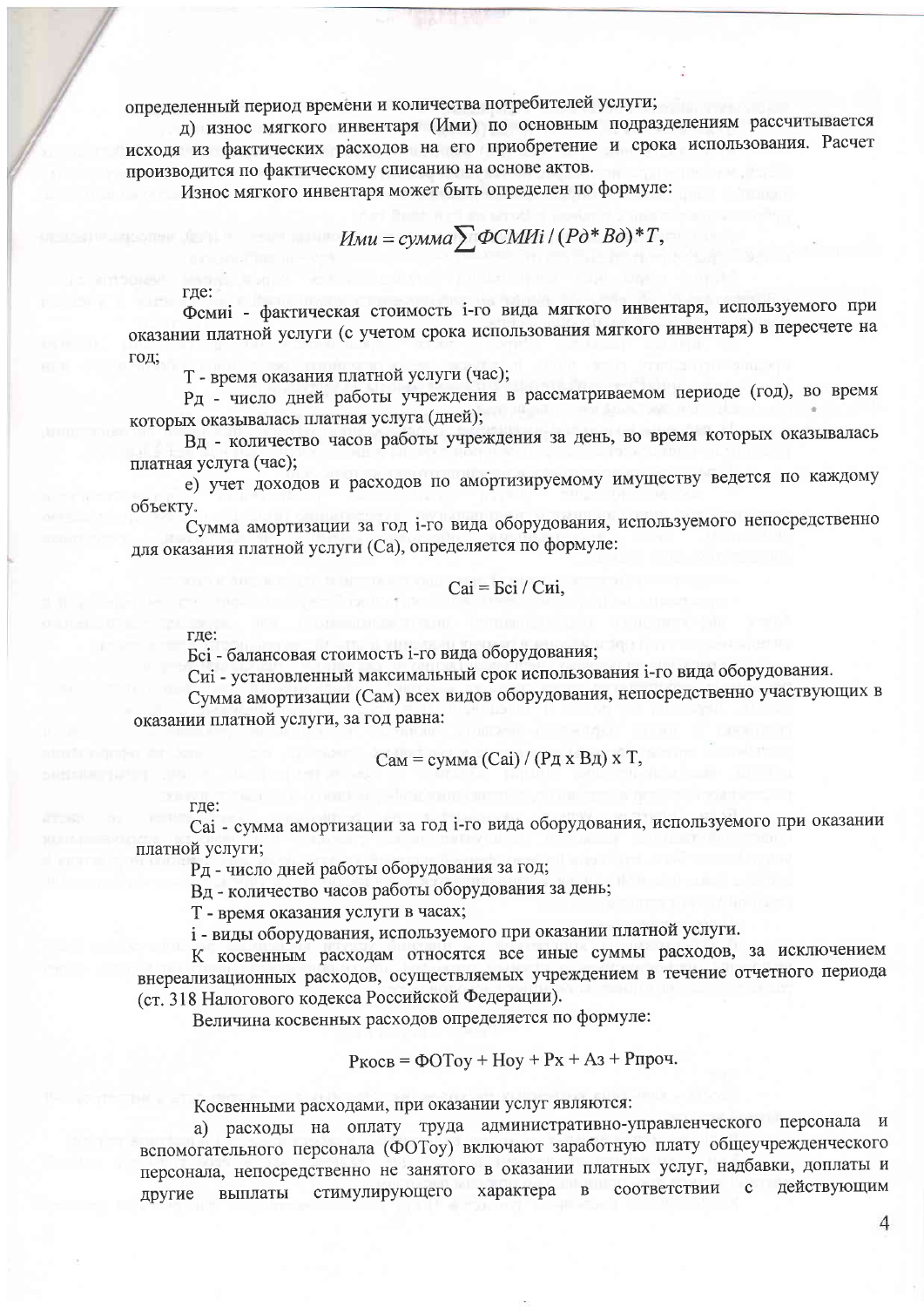законодательством Российской Федерации;

б) начисления на оплату труда (Ноу);

в) хозяйственные расходы (Px) включают затраты на материалы для хозяйственных целей, на канцелярские товары, на текущий ремонт, коммунальные расходы, арендную плату зданий и сооружений и определяются либо по фактическим данным предшествующего года, либо в соответствии с планом работы на будущий год;

г) амортизация зданий, сооружений и других основных средств (Аз), непосредственно не связанных с оказанием услуги.

Метод начисления амортизации устанавливается Учреждением самостоятельно применительно ко всем объектам амортизируемого имущества и отражается в учетной политике для целей налогообложения:

д) прочие расходы (Рпроч) также определяются по фактическим данным предшествующего года либо в случае недостаточного ресурсного обеспечения или отсутствия данных - в соответствии с планом работы на будущий год.

Прочие расходы могут включать:

1) расходы по охране имущества, обслуживанию охранно-пожарной сигнализации, расходы на приобретение услуг пожарной охраны и иных услуг охранной деятельности;

2) расходы на подготовку и переподготовку кадров, если:

соответствующие услуги оказываются российскими образовательными учреждениями, получившими муниципальную аккредитацию (имеющими соответствующую лицензию). либо иностранными образовательными учреждениями, имеющими соответствующий статус;

- подготовку (переподготовку) проходят работники, состоящие в штате;

- программа подготовки (переподготовки) способствует повышению квалификации и более эффективному использованию подготавливаемого или переподготавливаемого специалиста в этой организации в рамках оказания платной деятельности Учреждения;

3) расходы на рекламу, непосредственно не связанные с оказанием услуги: расходы на рекламные мероприятия через средства массовой информации (в том числе объявления в печати, передача по радио и телевидению) и телекоммуникационные сети; расходы на световую и иную наружную рекламу, включая изготовление рекламных стендов и рекламных щитов; расходы на участие в выставках, ярмарках, экспозициях, на оформление витрин, выставок-продаж, комнат образцов и демонстрационных залов, изготовление рекламных брошюр и каталогов, содержащих информацию о платных услугах.

Если платная услуга оказывается на территории Учреждения, **TO** часть общехозяйственных расходов, эксплуатационных расходов и стоимости коммунальных услуг может быть отнесена на цену данной платной услуги. Величина данного показателя в составе цены платной услуги устанавливается для каждого типа учреждения и каждого вида платной услуги индивидуально;

4) другие расходы.

В себестоимость конкретной і-й платной услуги косвенные расходы могут быть включены пропорционально прямым расходам, приходящимся на платную услугу, через расчетный коэффициент косвенных расходов (Ккр):

#### Ркосві = Рпрі х Ккр,

где:

Ркосві - величина косвенных расходов, включаемых в себестоимость конкретной і-й платной услуги;

Рпрі - величина прямых расходов, включаемых в себестоимость і-й платной услуги;

Ккр - коэффициент косвенных расходов, включаемых в себестоимость данной платной услуги пропорционально прямым расходам.

Коэффициент косвенных расходов (Ккр) рассчитывается по фактическим данным

5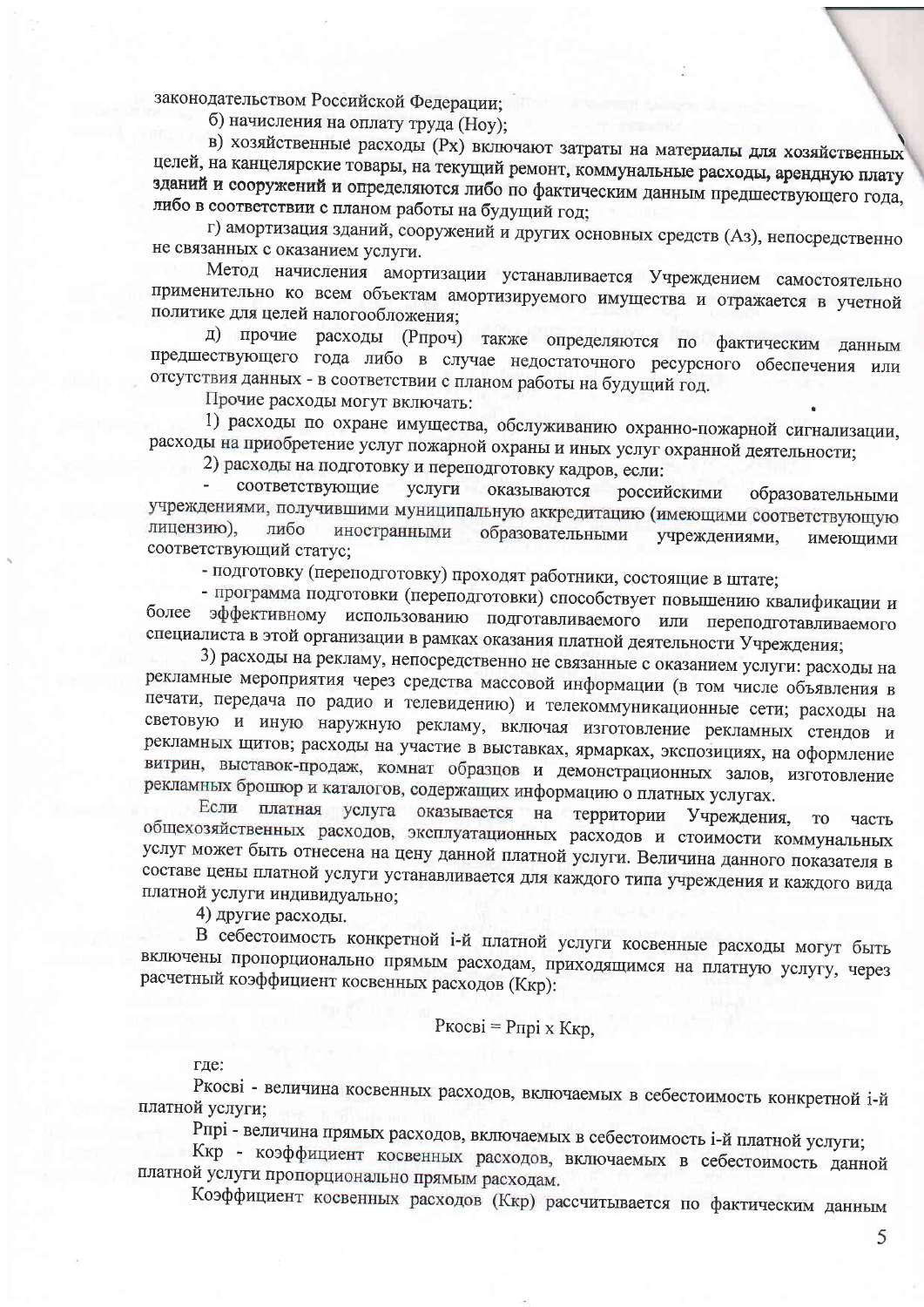предшествующего периода либо в случае недостаточного ресурсного обеспечения или отсутствия данных за предшествующий период - в соответствии с планом работы на будущий год по формуле:

Ккр = сумма Ркосві / сумма Рпрі,

где:

сумма Ркосві - сумма косвенных расходов в расчете на весь объем оказанных платных услуг за год;

Сумма Рпрі - сумма прямых расходов в расчете на весь объем оказанных платных услуг за год.

## III. Заключительные положения

Настоящий Порядок вступает в законную силу с момента подписания и действует до 31 декабря 2021 года. Порядок автоматически пролонгируется на один год, и далее ежегодно.